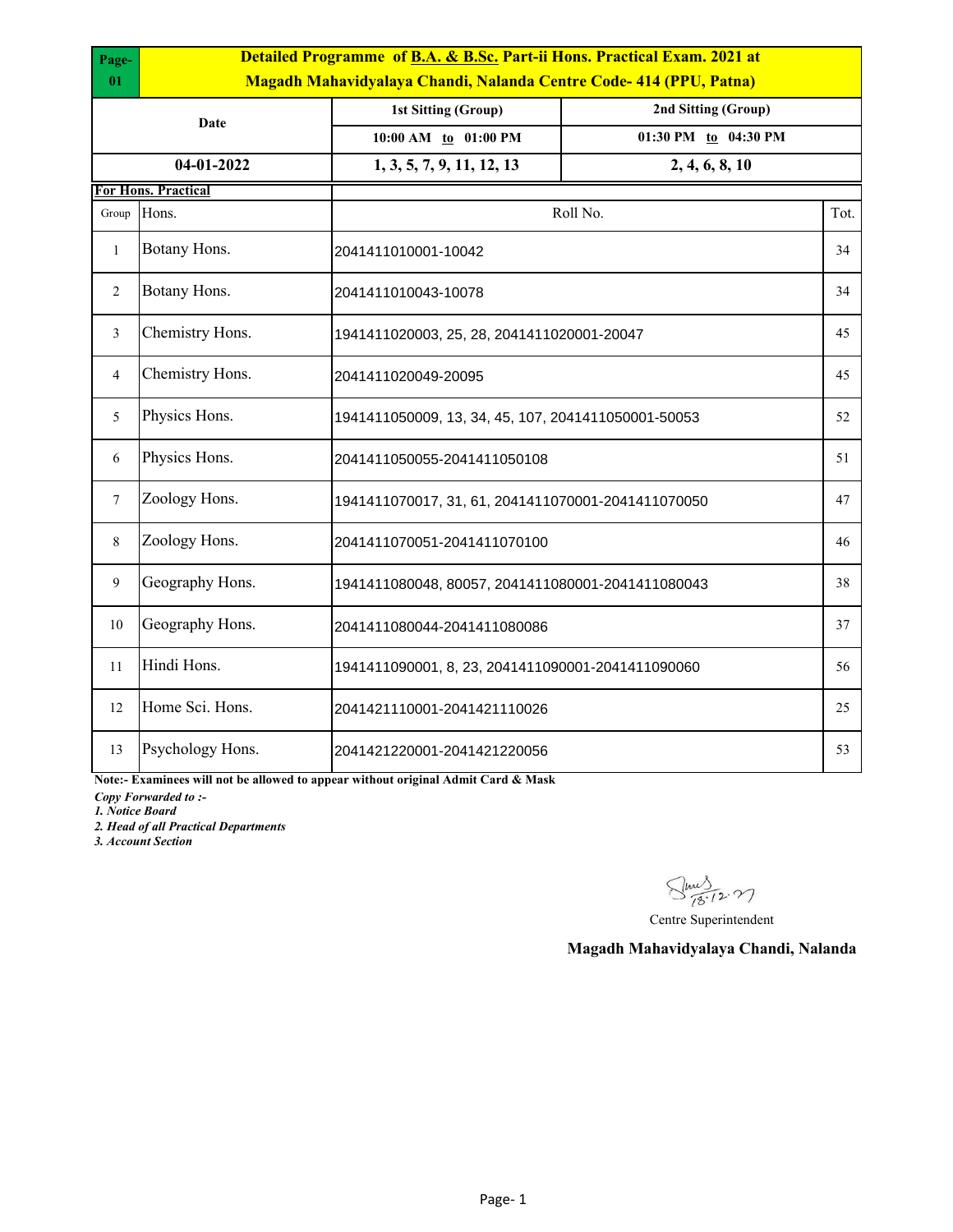| Page- | <b>Detailed Programme of B.Sc. Part-ii Subsidary Practical Exam. 2021 at</b> |                           |                                                                                                                                  |                                                                                           |    |  |  |  |
|-------|------------------------------------------------------------------------------|---------------------------|----------------------------------------------------------------------------------------------------------------------------------|-------------------------------------------------------------------------------------------|----|--|--|--|
| 02    | Magadh Mahavidyalaya Chandi, Nalanda Centre Code- 414 (PPU, Patna)           |                           |                                                                                                                                  |                                                                                           |    |  |  |  |
|       | Date                                                                         |                           | <b>1st Sitting (Group)</b>                                                                                                       | 2nd Sitting (Group)                                                                       |    |  |  |  |
|       |                                                                              |                           | 10:00 AM to 01:00 PM                                                                                                             | 01:30 PM to 04:30 PM                                                                      |    |  |  |  |
|       | 05-01-2022                                                                   |                           | 17                                                                                                                               | 18, 26                                                                                    |    |  |  |  |
|       | 06-01-2022                                                                   |                           | 19, 14, 27                                                                                                                       | 20, 15, 23                                                                                |    |  |  |  |
|       | 07-01-2022                                                                   |                           | 21, 16, 24                                                                                                                       | 22, 25                                                                                    |    |  |  |  |
|       | <b>For Subsidiary Practical</b>                                              |                           |                                                                                                                                  |                                                                                           |    |  |  |  |
|       | Roll No.<br>Group Subsidary<br>Hons.                                         |                           |                                                                                                                                  | Tot.                                                                                      |    |  |  |  |
|       | Botany                                                                       | Che. Hons./<br>Zoo. Hons. | 1941411020003, 2041411020007, 8, 11, 12, 18, 24, 29, 31, 42, 50, 51, 66, 67, 70,<br>73, 75, 76, 85, 89, 1941 411 070 017, 31, 61 |                                                                                           | 38 |  |  |  |
| 14    |                                                                              | Zoo. Hons.                | 2041411070001-70017                                                                                                              |                                                                                           |    |  |  |  |
| 15    | Botany                                                                       | Zoo. Hons.                | 2041411070018-70059                                                                                                              |                                                                                           | 38 |  |  |  |
| 16    | Botany                                                                       | Zoo. Hons.                | 2041411070061-70100                                                                                                              |                                                                                           | 37 |  |  |  |
| 17    | Chemistry                                                                    | Bot. Hons                 | 2041411010001-10069                                                                                                              |                                                                                           | 60 |  |  |  |
| 18    | Chemistry                                                                    | Bot. Hons /<br>Math Hons. | 2041411010070-10078, 2041411040001-40054                                                                                         |                                                                                           | 60 |  |  |  |
|       | Chemistry                                                                    | Mat. Hons / Phy<br>Hons.  | 2041411040056-40105, 1941411050009, 13, 45, 107                                                                                  |                                                                                           | 60 |  |  |  |
| 19    | Chemistry                                                                    | Phy Hons.                 | 2041411050001-50012                                                                                                              |                                                                                           |    |  |  |  |
| 20    | Chemistry                                                                    | Phy Hons.                 | 2041411050013-50078                                                                                                              |                                                                                           | 60 |  |  |  |
| 21    | Chemistry                                                                    | Zoo. Hons./ Phy<br>Hons.  | 2041411050079-50108, 1941411070017, 31, 61, 2041411070001-70032                                                                  |                                                                                           | 60 |  |  |  |
| 22    | Chemistry                                                                    | Zoo. Hons.                | 2041411070033-70100                                                                                                              |                                                                                           | 61 |  |  |  |
| 23    | Physics                                                                      | Che. Hons.                | 2041411020001-2041411020099                                                                                                      |                                                                                           | 68 |  |  |  |
| 24    | Physics                                                                      | Math Hons.                | 2041411040001-40051                                                                                                              |                                                                                           | 49 |  |  |  |
| 25    | Physics                                                                      | Math Hons.                | 2041411040052-40105                                                                                                              |                                                                                           | 49 |  |  |  |
| 26    | Zoology                                                                      | Bot Hons.                 | 2041411010001-10052                                                                                                              |                                                                                           | 44 |  |  |  |
| 27    | Zoology                                                                      | Bot Hons./ Che.<br>Hons.  | 66, 67, 70, 73, 75, 76, 85, 89                                                                                                   | 2041411010053-10078, 1941411020003, 2041411020007, 8, 11, 12, 18, 24, 29, 31, 42, 50, 51, | 44 |  |  |  |

**Note:- Examinees will not be allowed to appear without original Admit Card & Mask**

*Copy Forwarded to :-*

*1. Notice Board*

*2. Head of all Practical Departments*

*3. Account Section*

Sm 3-12.27

Centre Superintendent **Magadh Mahavidyalaya Chandi, Nalanda**